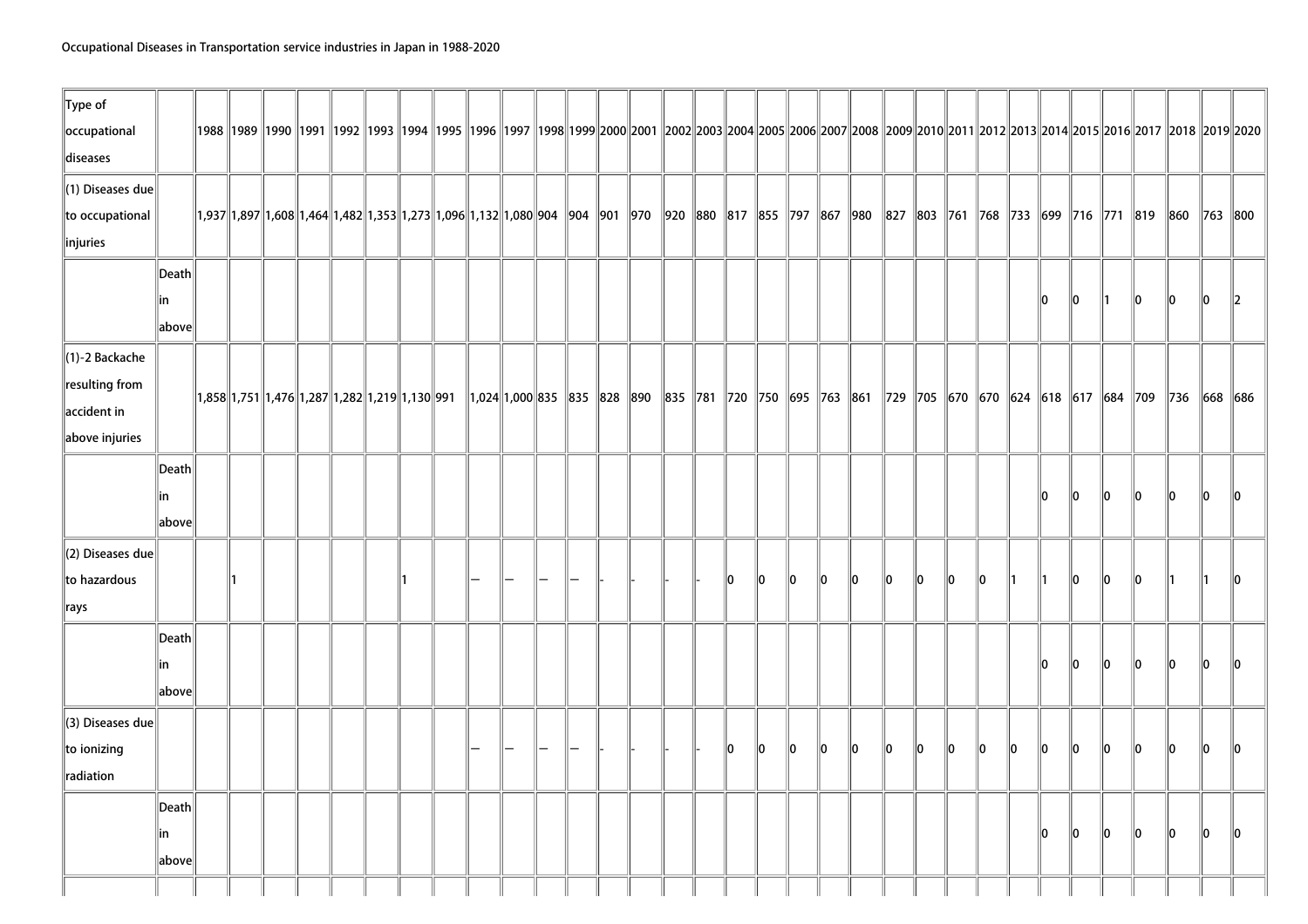| $\ $ (4) Diseases due $\ $   |                       |    |                |    |    |               |               |    |    |    |          |             |                |          |          |          |          |            |               |                |                |                |               |               |               |                |                |                |                |                |               |                 |              |               |
|------------------------------|-----------------------|----|----------------|----|----|---------------|---------------|----|----|----|----------|-------------|----------------|----------|----------|----------|----------|------------|---------------|----------------|----------------|----------------|---------------|---------------|---------------|----------------|----------------|----------------|----------------|----------------|---------------|-----------------|--------------|---------------|
| to abnormal                  |                       |    |                |    |    |               |               |    |    |    | —        |             |                |          |          |          | ∥1∶      | 13         | $\vert$ 6     | $\ 8$          | $\ 11\ $       | $\ 0\ $        | $\parallel$ 0 | $\parallel$ 1 | $\parallel$ 4 | 14             | 15             | 17             | $\ 9\ $        | $\parallel$ 4  | 12            | $\parallel$ 10  | $ 14\rangle$ | $\parallel$ 3 |
| atmospheric                  |                       |    |                |    |    |               |               |    |    |    |          |             |                |          |          |          |          |            |               |                |                |                |               |               |               |                |                |                |                |                |               |                 |              |               |
| pressure                     |                       |    |                |    |    |               |               |    |    |    |          |             |                |          |          |          |          |            |               |                |                |                |               |               |               |                |                |                |                |                |               |                 |              |               |
|                              | Death                 |    |                |    |    |               |               |    |    |    |          |             |                |          |          |          |          |            |               |                |                |                |               |               |               |                |                |                |                |                |               |                 |              |               |
|                              | in                    |    |                |    |    |               |               |    |    |    |          |             |                |          |          |          |          |            |               |                |                |                |               |               |               |                |                | 10             | $\parallel$ 0  | $\ 0\ $        | $\parallel$ 0 | ∥o              | $\mathbf{I}$ | $\parallel$ 0 |
|                              | $\ $ above $\ $       |    |                |    |    |               |               |    |    |    |          |             |                |          |          |          |          |            |               |                |                |                |               |               |               |                |                |                |                |                |               |                 |              |               |
| $\parallel$ (5) Diseases due |                       |    |                |    |    |               |               |    |    |    |          |             |                |          |          |          |          |            |               |                |                |                |               |               |               |                |                |                |                |                |               |                 |              |               |
| to abnormal                  |                       | 14 | $\parallel$ 15 | 16 | 16 | 18            | $\parallel$ 3 | 19 | 10 | 11 | 14       | 10          | $\parallel$ 10 | $\ 23\ $ | $\ 22\ $ | $\ 23\ $ | $\ 26\ $ | $\vert$ 27 | $\ 26\ $      | $\parallel$ 36 | $\parallel$ 36 | $\parallel$ 39 | 19            | $\ 83\ $      | 66            | $\vert$ 51     | $\parallel$ 72 | 58             | $\parallel$ 70 | 56             | $\vert$ 97    | 182             |              | 113   141     |
| temperature                  |                       |    |                |    |    |               |               |    |    |    |          |             |                |          |          |          |          |            |               |                |                |                |               |               |               |                |                |                |                |                |               |                 |              |               |
|                              | $\vert$ Death $\vert$ |    |                |    |    |               |               |    |    |    |          |             |                |          |          |          |          |            |               |                |                |                |               |               |               |                |                |                |                |                |               |                 |              |               |
|                              | in                    |    |                |    |    |               |               |    |    |    |          |             |                |          |          |          |          |            |               |                |                |                |               |               |               |                |                | 10             | $\parallel$ 1  | ∥o             | 10            | 14              | $\ 2\ $      | 10            |
|                              | $\ $ above $\ $       |    |                |    |    |               |               |    |    |    |          |             |                |          |          |          |          |            |               |                |                |                |               |               |               |                |                |                |                |                |               |                 |              |               |
| $\ $ (5)-2 Heat              |                       |    |                |    |    |               |               |    |    |    |          |             |                |          |          |          |          |            |               |                |                |                |               |               |               |                |                |                |                |                |               |                 |              |               |
| stroke in above              |                       |    |                |    |    |               |               |    |    |    |          |             |                |          |          |          |          |            |               |                |                |                |               |               |               |                |                |                |                |                |               |                 |              |               |
| abnormal                     |                       |    |                |    |    |               |               |    |    |    |          |             |                |          |          |          |          |            |               |                |                |                |               |               |               |                |                | $\parallel$ 50 | $\vert$ 62     | $\parallel$ 48 | $\ $ 83       | $\parallel$ 164 |              | 102   130     |
| temperature                  |                       |    |                |    |    |               |               |    |    |    |          |             |                |          |          |          |          |            |               |                |                |                |               |               |               |                |                |                |                |                |               |                 |              |               |
|                              | $\vert$ Death $\vert$ |    |                |    |    |               |               |    |    |    |          |             |                |          |          |          |          |            |               |                |                |                |               |               |               |                |                |                |                |                |               |                 |              |               |
|                              |                       |    |                |    |    |               |               |    |    |    |          |             |                |          |          |          |          |            |               |                |                |                |               |               |               |                |                | 10             |                |                |               |                 |              |               |
|                              | in                    |    |                |    |    |               |               |    |    |    |          |             |                |          |          |          |          |            |               |                |                |                |               |               |               |                |                |                | 11             | 10             | 10            | $ 2\rangle$     | $\ 2\ $      | 110           |
|                              | $\ $ above $\ $       |    |                |    |    |               |               |    |    |    |          |             |                |          |          |          |          |            |               |                |                |                |               |               |               |                |                |                |                |                |               |                 |              |               |
| $\ $ (6) Ear diseases        |                       |    |                |    |    |               |               |    |    |    | <u>.</u> |             |                | 12       |          | 11       | 11       | 11         | $\mathbb{I}2$ | 10             | $\parallel$ 0  | $\parallel$ 1  | 10            | 11            | 10            | 10             | ∥1             | $\parallel$ 1  | 10             |                | 10            | 10              | 11           | $\ 2\ $       |
| due to noise                 |                       |    |                |    |    |               |               |    |    |    |          |             |                |          |          |          |          |            |               |                |                |                |               |               |               |                |                |                |                |                |               |                 |              |               |
|                              | $\vert$ Death $\vert$ |    |                |    |    |               |               |    |    |    |          |             |                |          |          |          |          |            |               |                |                |                |               |               |               |                |                |                |                |                |               |                 |              |               |
|                              | in                    |    |                |    |    |               |               |    |    |    |          |             |                |          |          |          |          |            |               |                |                |                |               |               |               |                |                | 10             | $ 0\rangle$    | $\ 0\ $        | 10            | 10              | 10           | $\parallel$ 0 |
|                              | $\ $ above $\ $       |    |                |    |    |               |               |    |    |    |          |             |                |          |          |          |          |            |               |                |                |                |               |               |               |                |                |                |                |                |               |                 |              |               |
| $\parallel$ (7) Diseases due |                       |    |                |    |    |               |               |    |    |    |          |             |                |          |          |          |          |            |               |                |                |                |               |               |               |                |                |                |                |                |               |                 |              |               |
| to factors other             |                       |    |                |    |    | $\parallel$ 1 | 11            |    |    | —  | ∥1       | $\parallel$ | $\ 2\ $        | ∥1       | 11       | 11       | ∥1       | $\ 2\ $    | $\ 2\ $       | 2              | $\parallel$ 1  | $\ 2\ $        | I۲            | 2             | $\parallel$ 5 | $\parallel$ 12 | $\vert$ 5      | $\parallel$ 5  | $\parallel$ 4  | $\vert$ 6      | $\parallel$ 3 | 14              | 13           | $\parallel$ 1 |
| than (2) to (6)              |                       |    |                |    |    |               |               |    |    |    |          |             |                |          |          |          |          |            |               |                |                |                |               |               |               |                |                |                |                |                |               |                 |              |               |
|                              | $\vert$ Death $\vert$ |    |                |    |    |               |               |    |    |    |          |             |                |          |          |          |          |            |               |                |                |                |               |               |               |                |                |                |                |                |               |                 |              |               |
|                              | ∥in                   |    |                |    |    |               |               |    |    |    |          |             |                |          |          |          |          |            |               |                |                |                |               |               |               |                |                | 10             | $\parallel$ 0  | $\parallel$ 0  | $\ 0\ $       | ∥0              | $\ 0\ $      | $\ 0\ $       |
|                              | $\ $ above $\ $       |    |                |    |    |               |               |    |    |    |          |             |                |          |          |          |          |            |               |                |                |                |               |               |               |                |                |                |                |                |               |                 |              |               |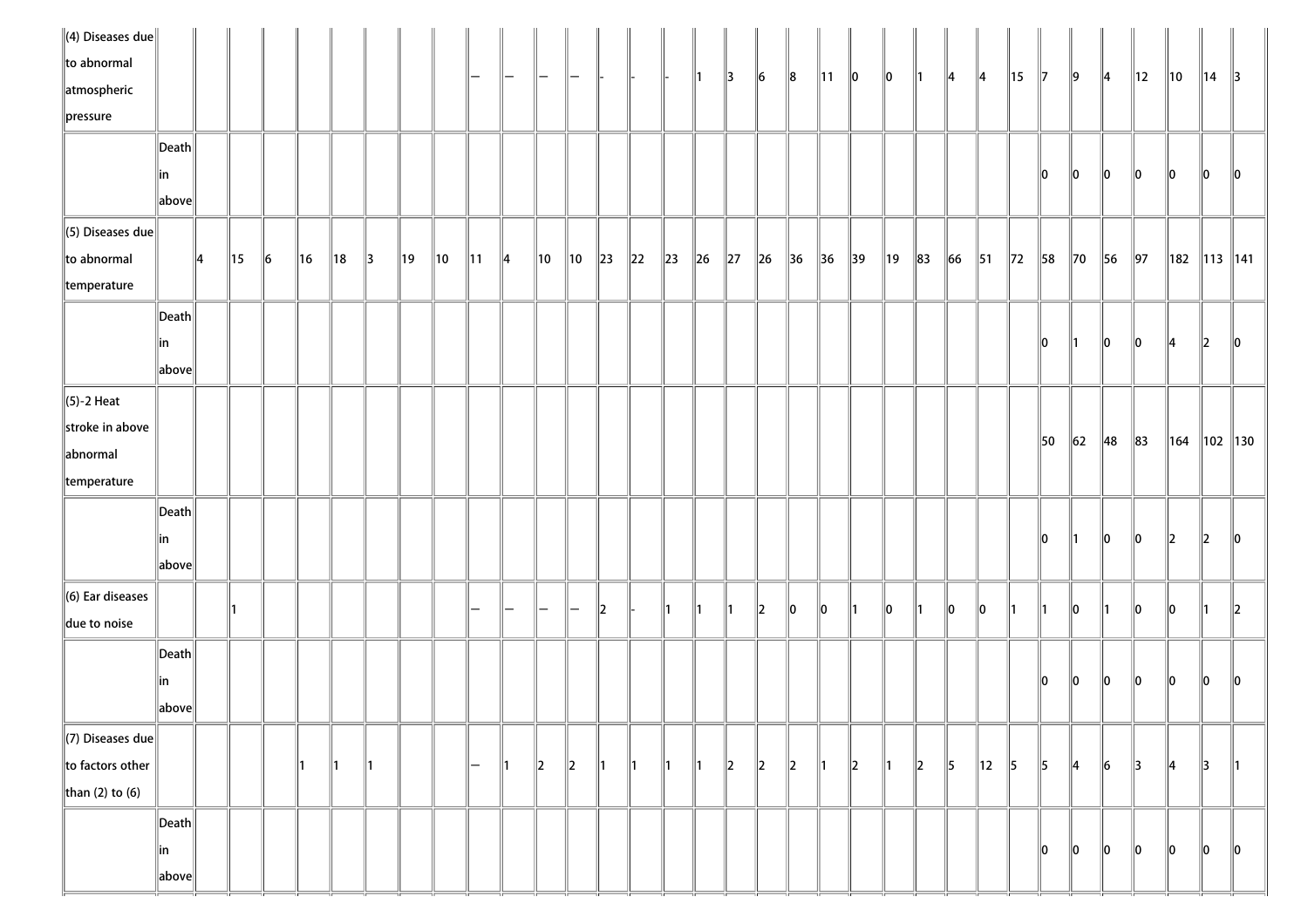| $\ $ (8) Diseases of<br>locomotion and<br>internal organs<br>due to heavy<br>and excessive<br>work load |                       | 20 | $\ $ 16        | $\parallel$ 7 | $\ 2\ $        | $\ 2\ $ | $\ 9\ $        | $\ 8$         | $\vert$ 5 | $\parallel$ 11 | $\parallel$ 15 | ∥19   | $\parallel$ 19 | ∥16 | $\ 21$         | $\parallel$ 10 | $\parallel$ 21 | $\ 23\ $ | $\ 20\ $       | ∥19       | $\parallel$ 16 | $\parallel$ 13 | $\ 22$ | $\ $ 26       | $\parallel$ 17 | $\ 21$ | $\parallel$ 13 | $\ 25\ $       | $\ 24$        | $\parallel$ 17 | $\ 22\ $       | $\ $ 26        | $\ 26\ $    | $\ 27\ $       |
|---------------------------------------------------------------------------------------------------------|-----------------------|----|----------------|---------------|----------------|---------|----------------|---------------|-----------|----------------|----------------|-------|----------------|-----|----------------|----------------|----------------|----------|----------------|-----------|----------------|----------------|--------|---------------|----------------|--------|----------------|----------------|---------------|----------------|----------------|----------------|-------------|----------------|
|                                                                                                         | $\ $ Death            |    |                |               |                |         |                |               |           |                |                |       |                |     |                |                |                |          |                |           |                |                |        |               |                |        |                |                |               |                |                |                |             |                |
|                                                                                                         | ∥in<br>above          |    |                |               |                |         |                |               |           |                |                |       |                |     |                |                |                |          |                |           |                |                |        |               |                |        |                | 10             | $\parallel$ 0 | $\parallel$ 0  | 10             | 10             | 10          | 110            |
| $\Vert(9)\Vert$                                                                                         |                       |    |                |               |                |         |                |               |           |                |                |       |                |     |                |                |                |          |                |           |                |                |        |               |                |        |                |                |               |                |                |                |             |                |
| Occupational                                                                                            |                       |    |                |               |                |         |                |               |           |                |                |       |                |     |                |                |                |          |                |           |                |                |        |               |                |        |                |                |               |                |                |                |             |                |
| $\ $ lower back pain $\ $                                                                               |                       |    |                |               |                |         |                |               |           |                |                |       |                |     |                |                |                |          |                |           |                |                |        |               |                |        |                |                |               |                |                |                |             |                |
| $\left\ $ excluding that                                                                                |                       | 76 | $\parallel$ 54 | $\ 81$        | $\parallel$ 29 | 10      | $\parallel$ 13 | $\parallel$ 6 | $\ 25\ $  | 16             | $\parallel$ 11 | $\ 8$ | $\ 8\ $        | ll- | $\parallel$ 13 | $\vert$ 9      | $\ 8$          | 14       | $\parallel$ 9  | $\vert$ 6 | 5              | $\parallel$ 5  | 15     | $\vert$ 2     | $\vert$ 9      | 14     | $\vert$ 5      | $\parallel$ 4  | $\parallel$ 5 | $\parallel$ 7  | 14             | $\parallel$ 2  | 11          | $\parallel$ 5  |
| caused by                                                                                               |                       |    |                |               |                |         |                |               |           |                |                |       |                |     |                |                |                |          |                |           |                |                |        |               |                |        |                |                |               |                |                |                |             |                |
| occupational                                                                                            |                       |    |                |               |                |         |                |               |           |                |                |       |                |     |                |                |                |          |                |           |                |                |        |               |                |        |                |                |               |                |                |                |             |                |
| linjuries                                                                                               |                       |    |                |               |                |         |                |               |           |                |                |       |                |     |                |                |                |          |                |           |                |                |        |               |                |        |                |                |               |                |                |                |             |                |
|                                                                                                         | $\ $ Death            |    |                |               |                |         |                |               |           |                |                |       |                |     |                |                |                |          |                |           |                |                |        |               |                |        |                |                |               |                |                |                |             |                |
|                                                                                                         | $\ $ in               |    |                |               |                |         |                |               |           |                |                |       |                |     |                |                |                |          |                |           |                |                |        |               |                |        |                | 10             | $ 0\rangle$   | $\ 0\ $        | $\ 0\ $        | $\ 0\ $        | $ 0\rangle$ | $\ 0\ $        |
|                                                                                                         | above                 |    |                |               |                |         |                |               |           |                |                |       |                |     |                |                |                |          |                |           |                |                |        |               |                |        |                |                |               |                |                |                |             |                |
| (10) Diseases                                                                                           |                       |    |                |               |                |         |                |               |           |                |                |       |                |     |                |                |                |          |                |           |                |                |        |               |                |        |                |                |               |                |                |                |             |                |
| due to vibration                                                                                        |                       |    |                |               |                |         |                |               |           |                |                |       |                |     |                |                |                | 10       | 10             | 10        | $\parallel$ 0  | 10             | 10     | 10            | llo.           | 10     | 10             | 10             | $\ 0\ $       | 10             | 10             | 10             | 10          | 10             |
|                                                                                                         | $\ $ Death $\ $       |    |                |               |                |         |                |               |           |                |                |       |                |     |                |                |                |          |                |           |                |                |        |               |                |        |                |                |               |                |                |                |             |                |
|                                                                                                         | ∥in                   |    |                |               |                |         |                |               |           |                |                |       |                |     |                |                |                |          |                |           |                |                |        |               |                |        |                | 10             | 10            | ∥o             | 10             | 10             | 10          | 110            |
|                                                                                                         | above                 |    |                |               |                |         |                |               |           |                |                |       |                |     |                |                |                |          |                |           |                |                |        |               |                |        |                |                |               |                |                |                |             |                |
| $\ $ (11) Disorders                                                                                     |                       |    |                |               |                |         |                |               |           |                |                |       |                |     |                |                |                |          |                |           |                |                |        |               |                |        |                |                |               |                |                |                |             |                |
| in fingers and                                                                                          |                       |    |                |               |                |         |                |               |           |                |                |       |                |     |                |                |                |          |                |           |                |                |        |               |                |        |                |                |               |                |                |                |             |                |
| forearms, and                                                                                           |                       |    |                |               |                |         |                |               |           |                |                |       |                |     |                |                |                |          |                |           |                |                |        |               |                |        |                |                |               |                |                |                |             |                |
| cervico-                                                                                                |                       | 8  | $\ 2\ $        | $\parallel$ 4 | $\ 2\ $        | 14      | $\ 2\ $        | $\parallel 4$ | 4         | ∥1             | 2              | $\ 8$ | $\ 8$          | 3   | $\ 9\ $        | $\parallel$ 10 | $ 2\rangle$    | $\ 9\ $  | $\parallel$ 10 | ∥15       | $\parallel$ 12 | $\parallel$ 7  | $\ 8$  | $\parallel$ 3 | $\parallel$ 5  | ∥10    | $\vert$ 5      | $\parallel$ 17 | $\parallel$ 7 | $\parallel$ 16 | $\parallel$ 10 | $\parallel$ 15 | 13          | $\parallel$ 14 |
| bronchial                                                                                               |                       |    |                |               |                |         |                |               |           |                |                |       |                |     |                |                |                |          |                |           |                |                |        |               |                |        |                |                |               |                |                |                |             |                |
| disorder                                                                                                |                       |    |                |               |                |         |                |               |           |                |                |       |                |     |                |                |                |          |                |           |                |                |        |               |                |        |                |                |               |                |                |                |             |                |
|                                                                                                         | $\vert$ Death $\vert$ |    |                |               |                |         |                |               |           |                |                |       |                |     |                |                |                |          |                |           |                |                |        |               |                |        |                |                |               |                |                |                |             |                |
|                                                                                                         |                       |    |                |               |                |         |                |               |           |                |                |       |                |     |                |                |                |          |                |           |                |                |        |               |                |        |                |                |               |                |                |                |             |                |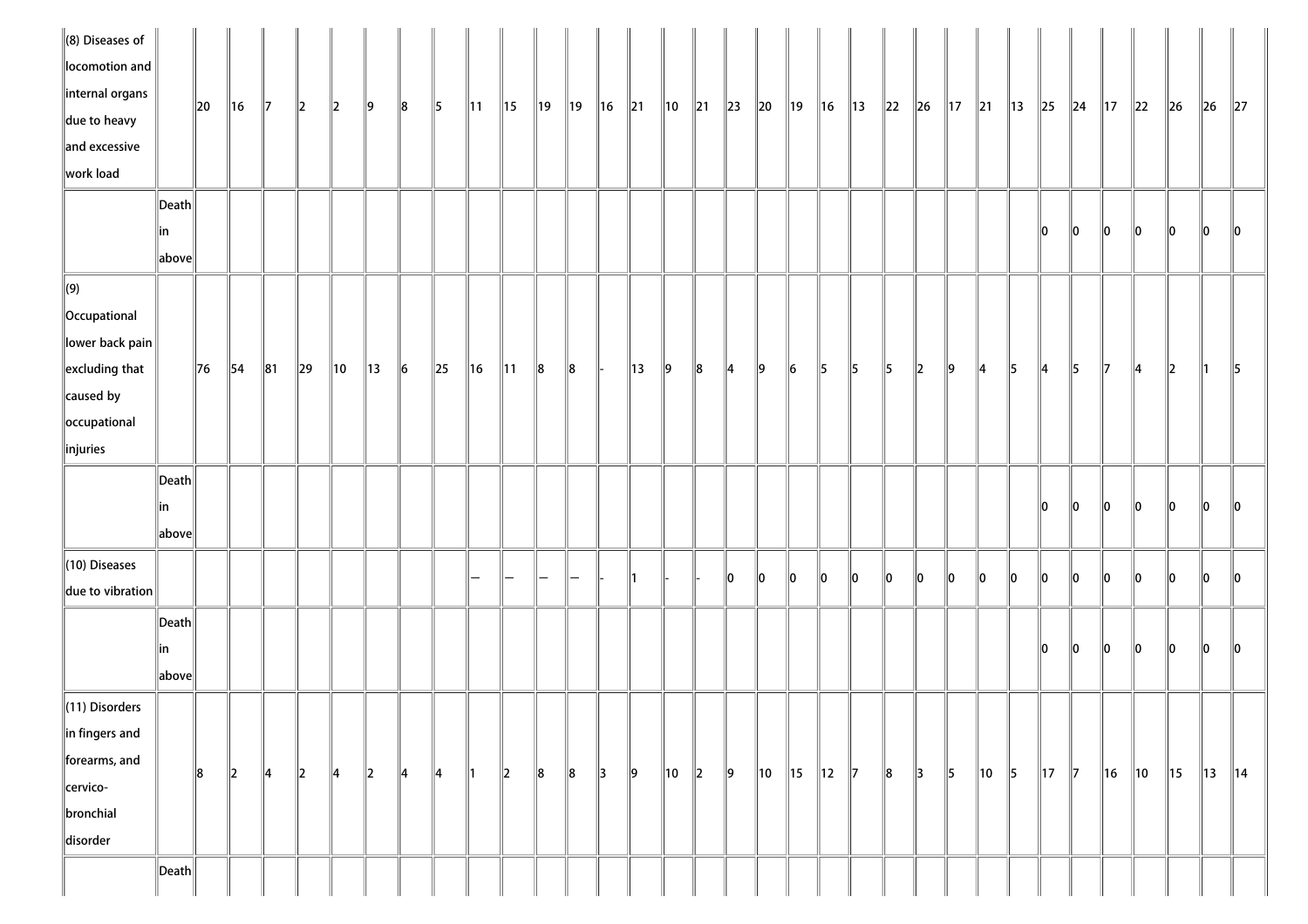|                                     | $\ $ in         |     |                |         |       |                |                |                |                |                   |              |                          |                 |                |         |             |    |                      |                |               |                |                |               |               |               |                |               | $\ 0\ $         | ∥o             | $\ 0\ $       | 0             | 10             | 10            | 10              |
|-------------------------------------|-----------------|-----|----------------|---------|-------|----------------|----------------|----------------|----------------|-------------------|--------------|--------------------------|-----------------|----------------|---------|-------------|----|----------------------|----------------|---------------|----------------|----------------|---------------|---------------|---------------|----------------|---------------|-----------------|----------------|---------------|---------------|----------------|---------------|-----------------|
|                                     | above           |     |                |         |       |                |                |                |                |                   |              |                          |                 |                |         |             |    |                      |                |               |                |                |               |               |               |                |               |                 |                |               |               |                |               |                 |
| $\ $ (12) Diseases                  |                 |     |                |         |       |                |                |                |                |                   |              |                          |                 |                |         |             |    |                      |                |               |                |                |               |               |               |                |               |                 |                |               |               |                |               |                 |
| due to causes                       |                 | 8   | 11             |         |       |                | 16             |                |                | 2                 | $\mathbb{I}$ | 15                       | $\parallel$ 5   | 117            | 13      | $\ 2\ $     | 9  | $\mathbb{I}$         | 13             | $\parallel$ 5 | $\parallel$ 14 | $\ 9\ $        | $\parallel$ 5 | $\parallel$ 7 | $\parallel$ 7 | $\parallel$ 12 | 14            | $\parallel$ 7   | $\parallel$ 10 | $\ 8\ $       | $\vert$ 6     | 9              | $\ 9\ $       | 14              |
| other than $(8)$                    |                 |     |                |         |       |                |                |                |                |                   |              |                          |                 |                |         |             |    |                      |                |               |                |                |               |               |               |                |               |                 |                |               |               |                |               |                 |
| $\ $ to (11)                        |                 |     |                |         |       |                |                |                |                |                   |              |                          |                 |                |         |             |    |                      |                |               |                |                |               |               |               |                |               |                 |                |               |               |                |               |                 |
|                                     | $\ $ Death      |     |                |         |       |                |                |                |                |                   |              |                          |                 |                |         |             |    |                      |                |               |                |                |               |               |               |                |               |                 |                |               |               |                |               |                 |
|                                     | ∥in             |     |                |         |       |                |                |                |                |                   |              |                          |                 |                |         |             |    |                      |                |               |                |                |               |               |               |                |               | $\mathsf{I}$ lo | $\parallel$ 0  | 10            | $\parallel$ 0 | 10             | 10            | 110             |
|                                     | above           |     |                |         |       |                |                |                |                |                   |              |                          |                 |                |         |             |    |                      |                |               |                |                |               |               |               |                |               |                 |                |               |               |                |               |                 |
| $\parallel$ (13) Anoxia             |                 |     |                |         |       |                |                |                |                | $\qquad \qquad -$ | $\ 2\ $      | $\parallel$ 1            | $\mathbf{I}$    | $\parallel$ 1  | 11      | ∥1          |    | $\vert$ <sub>2</sub> | $\parallel$ 0  | 10            | 10             | 10             | 10            | 10            | 10            | ∥1             | 10            | $ 0\rangle$     | 11             | 10            | 10            | 10             | 10            | 11              |
|                                     | $\ $ Death $\ $ |     |                |         |       |                |                |                |                |                   |              |                          |                 |                |         |             |    |                      |                |               |                |                |               |               |               |                |               |                 |                |               |               |                |               |                 |
|                                     | ∥in             |     |                |         |       |                |                |                |                |                   |              |                          |                 |                |         |             |    |                      |                |               |                |                |               |               |               |                |               | lo.             | $\parallel$ 1  | 10            | $\ 0\ $       | $\ 0\ $        | llo           | ∥1              |
|                                     | above           |     |                |         |       |                |                |                |                |                   |              |                          |                 |                |         |             |    |                      |                |               |                |                |               |               |               |                |               |                 |                |               |               |                |               |                 |
| $\ $ (14) Diseases                  |                 |     |                |         |       |                |                |                |                |                   |              |                          |                 |                |         |             |    |                      |                |               |                |                |               |               |               |                |               |                 |                |               |               |                |               |                 |
| due to chemical                     |                 |     |                |         |       |                |                |                |                |                   |              |                          |                 |                |         |             |    |                      |                |               |                |                |               |               |               |                |               |                 |                |               |               |                |               |                 |
| substances                          |                 | ∥16 | $\parallel$ 10 | $\ 2\ $ | $\ 8$ | $\parallel$ 16 | $\parallel$ 13 | $\parallel$ 18 | $\parallel$ 15 | $\parallel$ 13    | $\vert$ 26   | $\parallel$ 4            | $\vert 4 \vert$ | $\parallel$ 12 | $\ 9\ $ | $\parallel$ | 12 | $\parallel$ 12       | $\parallel$ 17 | $\parallel$ 7 | $\ 6\ $        | $\parallel$ 10 | $\ 9\ $       | $\parallel$ 5 | $\ 8$         | $\parallel$ 3  | $\parallel$ 5 | $\parallel$ 5   | $\parallel$ 11 | $\parallel$ 3 | $\parallel$ 3 | $\parallel$ 5  | $\vert$ 5     | $\parallel$ 13  |
| cexcluding                          |                 |     |                |         |       |                |                |                |                |                   |              |                          |                 |                |         |             |    |                      |                |               |                |                |               |               |               |                |               |                 |                |               |               |                |               |                 |
| $\vert$ cancer)                     |                 |     |                |         |       |                |                |                |                |                   |              |                          |                 |                |         |             |    |                      |                |               |                |                |               |               |               |                |               |                 |                |               |               |                |               |                 |
|                                     | $\ $ Death      |     |                |         |       |                |                |                |                |                   |              |                          |                 |                |         |             |    |                      |                |               |                |                |               |               |               |                |               |                 |                |               |               |                |               |                 |
|                                     | ∥in             |     |                |         |       |                |                |                |                |                   |              |                          |                 |                |         |             |    |                      |                |               |                |                |               |               |               |                |               | $\parallel$ 0   | $\parallel$ 1  | 10            | $\parallel$ 0 | 10             | 10            | $\mathsf{I}$ lo |
|                                     | above           |     |                |         |       |                |                |                |                |                   |              |                          |                 |                |         |             |    |                      |                |               |                |                |               |               |               |                |               |                 |                |               |               |                |               |                 |
| $\vert$ (15)                        |                 |     |                |         |       |                |                |                |                |                   |              |                          |                 |                |         |             |    |                      |                |               |                |                |               |               |               |                |               |                 |                |               |               |                |               |                 |
| $\left\ $ Pneumoconiosis $\right\ $ |                 |     |                |         |       |                |                |                |                |                   |              |                          |                 |                |         |             |    |                      |                |               |                |                |               |               |               |                |               |                 |                |               |               |                |               |                 |
| $\ $ and                            |                 |     |                |         |       |                |                |                |                |                   | ı —          | $\overline{\phantom{m}}$ |                 |                |         |             |    | lo.                  | 10             | 10            | 10             | 10             | 10            | 10            | 10            | 10             | $\ 0\ $       | $\ 0\ $         | $ 0\rangle$    | 10            | 10            | 10             | $\parallel$ 0 | llo.            |
| complications                       |                 |     |                |         |       |                |                |                |                |                   |              |                          |                 |                |         |             |    |                      |                |               |                |                |               |               |               |                |               |                 |                |               |               |                |               |                 |
| $\ $ (only absent)                  |                 |     |                |         |       |                |                |                |                |                   |              |                          |                 |                |         |             |    |                      |                |               |                |                |               |               |               |                |               |                 |                |               |               |                |               |                 |
| $\ $ (16) Diseases                  |                 |     |                |         |       |                |                |                |                |                   |              |                          |                 |                |         |             |    |                      |                |               |                |                |               |               |               |                |               |                 |                |               |               |                |               |                 |
| $\ $ due to                         |                 |     |                |         | ∥1    |                |                |                |                | ∥1                | 2            | $\parallel$ 1            | $\parallel$ 1   | $\parallel$ 1  |         |             |    | $\parallel$ 1        | $\ 2\ $        | 10            | $\parallel$ 1  | $\parallel$ 1  | $\parallel$ 3 | $\ 2\ $       | $\parallel$ 3 | 10             | ∥1            | $ 0\rangle$     | $\ 0\ $        | ∥3            | $\ 2\ $       | $\parallel$ 15 | 11            | $\ 218\ $       |
| pathogenic                          |                 |     |                |         |       |                |                |                |                |                   |              |                          |                 |                |         |             |    |                      |                |               |                |                |               |               |               |                |               |                 |                |               |               |                |               |                 |
| organisms                           |                 |     |                |         |       |                |                |                |                |                   |              |                          |                 |                |         |             |    |                      |                |               |                |                |               |               |               |                |               |                 |                |               |               |                |               |                 |
|                                     | $\ $ Death $\ $ |     |                |         |       |                |                |                |                |                   |              |                          |                 |                |         |             |    |                      |                |               |                |                |               |               |               |                |               |                 |                |               |               |                |               |                 |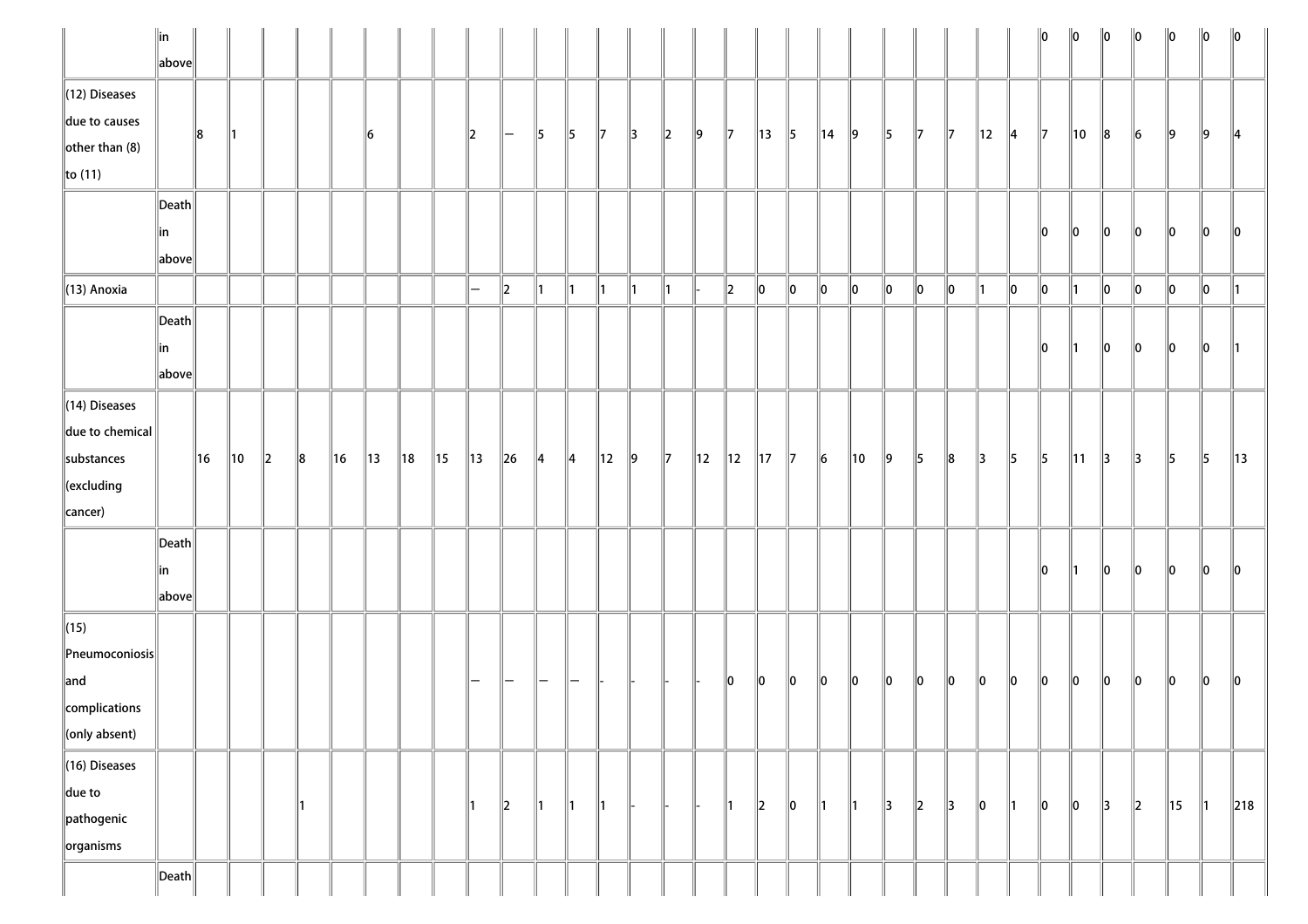|                             | $\ $ in                                |  |   |  |  |   |   |          |  |     |             |    |               |    |         |    |    |             |               |             | $\ 0\ $ | $\ 0\ $     | $\ 0\ $       | $\ 0\ $     | $\ 0\ $     | $\ 0\ $      | $\parallel$ 4   |
|-----------------------------|----------------------------------------|--|---|--|--|---|---|----------|--|-----|-------------|----|---------------|----|---------|----|----|-------------|---------------|-------------|---------|-------------|---------------|-------------|-------------|--------------|-----------------|
|                             | $\ $ above $\ $                        |  |   |  |  |   |   |          |  |     |             |    |               |    |         |    |    |             |               |             |         |             |               |             |             |              |                 |
| $\ $ (16)-2                 |                                        |  |   |  |  |   |   |          |  |     |             |    |               |    |         |    |    |             |               |             |         |             |               |             |             |              |                 |
| Occupational                |                                        |  |   |  |  |   |   |          |  |     |             |    |               |    |         |    |    |             |               |             |         |             |               |             |             |              |                 |
| Diseases due to             |                                        |  |   |  |  |   |   |          |  |     |             |    |               |    |         |    |    |             |               |             |         |             |               |             |             |              |                 |
| COVID-19 in                 |                                        |  |   |  |  |   |   |          |  |     |             |    |               |    |         |    |    |             |               |             |         |             |               |             |             |              | $\parallel$ 213 |
| above in above              |                                        |  |   |  |  |   |   |          |  |     |             |    |               |    |         |    |    |             |               |             |         |             |               |             |             |              |                 |
| pathogenic                  |                                        |  |   |  |  |   |   |          |  |     |             |    |               |    |         |    |    |             |               |             |         |             |               |             |             |              |                 |
| $\alpha$ organisms          |                                        |  |   |  |  |   |   |          |  |     |             |    |               |    |         |    |    |             |               |             |         |             |               |             |             |              |                 |
|                             | $\vert$ Death $\vert$                  |  |   |  |  |   |   |          |  |     |             |    |               |    |         |    |    |             |               |             |         |             |               |             |             |              |                 |
|                             | ∥in                                    |  |   |  |  |   |   |          |  |     |             |    |               |    |         |    |    |             |               |             |         |             |               |             |             |              | 13              |
|                             | $\ $ above $\ $                        |  |   |  |  |   |   |          |  |     |             |    |               |    |         |    |    |             |               |             |         |             |               |             |             |              |                 |
| $\ $ (17) Cancer due        |                                        |  |   |  |  |   |   |          |  |     |             |    |               |    |         |    |    |             |               |             |         |             |               |             |             |              |                 |
| $\ $ to ionizing            |                                        |  |   |  |  |   | - |          |  |     | $\ 0\ $     | 10 | $\ 0\ $       | 10 | $\ 0\ $ | 10 | 10 | $ 0\rangle$ | $\parallel$ 0 | $ 0\rangle$ | 10      | $ 0\rangle$ | $\ 0\ $       | $\ 0\ $     | $\ 0\ $     | $\ 0\ $      | $\ 0\ $         |
| radiation                   |                                        |  |   |  |  |   |   |          |  |     |             |    |               |    |         |    |    |             |               |             |         |             |               |             |             |              |                 |
|                             | $\vert$ Death $\vert$                  |  |   |  |  |   |   |          |  |     |             |    |               |    |         |    |    |             |               |             |         |             |               |             |             |              |                 |
|                             | ∥in                                    |  |   |  |  |   |   |          |  |     |             |    |               |    |         |    |    |             |               |             | 10      | 10          | $\parallel$ 0 | 10          | 10          | 10           | <b>O</b>        |
|                             | $\ $ above $\ $                        |  |   |  |  |   |   |          |  |     |             |    |               |    |         |    |    |             |               |             |         |             |               |             |             |              |                 |
| $\parallel$ (18) Cancer due |                                        |  |   |  |  |   |   |          |  |     |             |    |               |    |         |    |    |             |               |             |         |             |               |             |             |              |                 |
| to chemical                 |                                        |  |   |  |  |   | — | <b>–</b> |  | ll- | $ 0\rangle$ | 10 | $\parallel$ 1 | 10 | ∥1      | 10 | 10 | 10          | 10            | $ 0\rangle$ | 10      | $ 0\rangle$ | $\ 0\ $       | 10          | $ 0\rangle$ | $\mathbf{I}$ | 10              |
| substances                  |                                        |  |   |  |  |   |   |          |  |     |             |    |               |    |         |    |    |             |               |             |         |             |               |             |             |              |                 |
|                             |                                        |  |   |  |  |   |   |          |  |     |             |    |               |    |         |    |    |             |               |             |         |             |               |             |             |              |                 |
|                             | $\left\Vert \mathsf{Death}\right\Vert$ |  |   |  |  |   |   |          |  |     |             |    |               |    |         |    |    |             |               |             |         |             |               |             |             |              |                 |
|                             | ∥in                                    |  |   |  |  |   |   |          |  |     |             |    |               |    |         |    |    |             |               |             | 10      | 10          | 10            | 10          | 10          | $\mathbf{I}$ | 10              |
|                             | $\ $ above $\ $                        |  |   |  |  |   |   |          |  |     |             |    |               |    |         |    |    |             |               |             |         |             |               |             |             |              |                 |
| $\ $ (19) Cancer due        |                                        |  |   |  |  |   |   |          |  |     |             |    |               |    |         |    |    |             |               |             |         |             |               |             |             |              |                 |
| to causes other             |                                        |  |   |  |  | - | — |          |  |     | 10          | 10 | $\ 0\ $       | 10 | $\ 0\ $ | 10 | 10 | $ 0\rangle$ | 10            | $ 0\rangle$ | 10      | $ 0\rangle$ | $\ 0\ $       | $ 0\rangle$ | $\ 0\ $     | $\ 0\ $      | 10              |
| than $(17)$ and             |                                        |  |   |  |  |   |   |          |  |     |             |    |               |    |         |    |    |             |               |             |         |             |               |             |             |              |                 |
| (18)                        |                                        |  |   |  |  |   |   |          |  |     |             |    |               |    |         |    |    |             |               |             |         |             |               |             |             |              |                 |
|                             | $\ $ Death $\ $                        |  |   |  |  |   |   |          |  |     |             |    |               |    |         |    |    |             |               |             |         |             |               |             |             |              |                 |
|                             | ∥in                                    |  |   |  |  |   |   |          |  |     |             |    |               |    |         |    |    |             |               |             | 10      | $ 0\rangle$ | 10            | 10          | 10          | $ 0\rangle$  | $\ 0\ $         |
|                             | $\ $ above $\ $                        |  | Ш |  |  |   |   |          |  |     |             |    |               |    |         |    |    | Ш           |               |             |         |             |               |             |             |              |                 |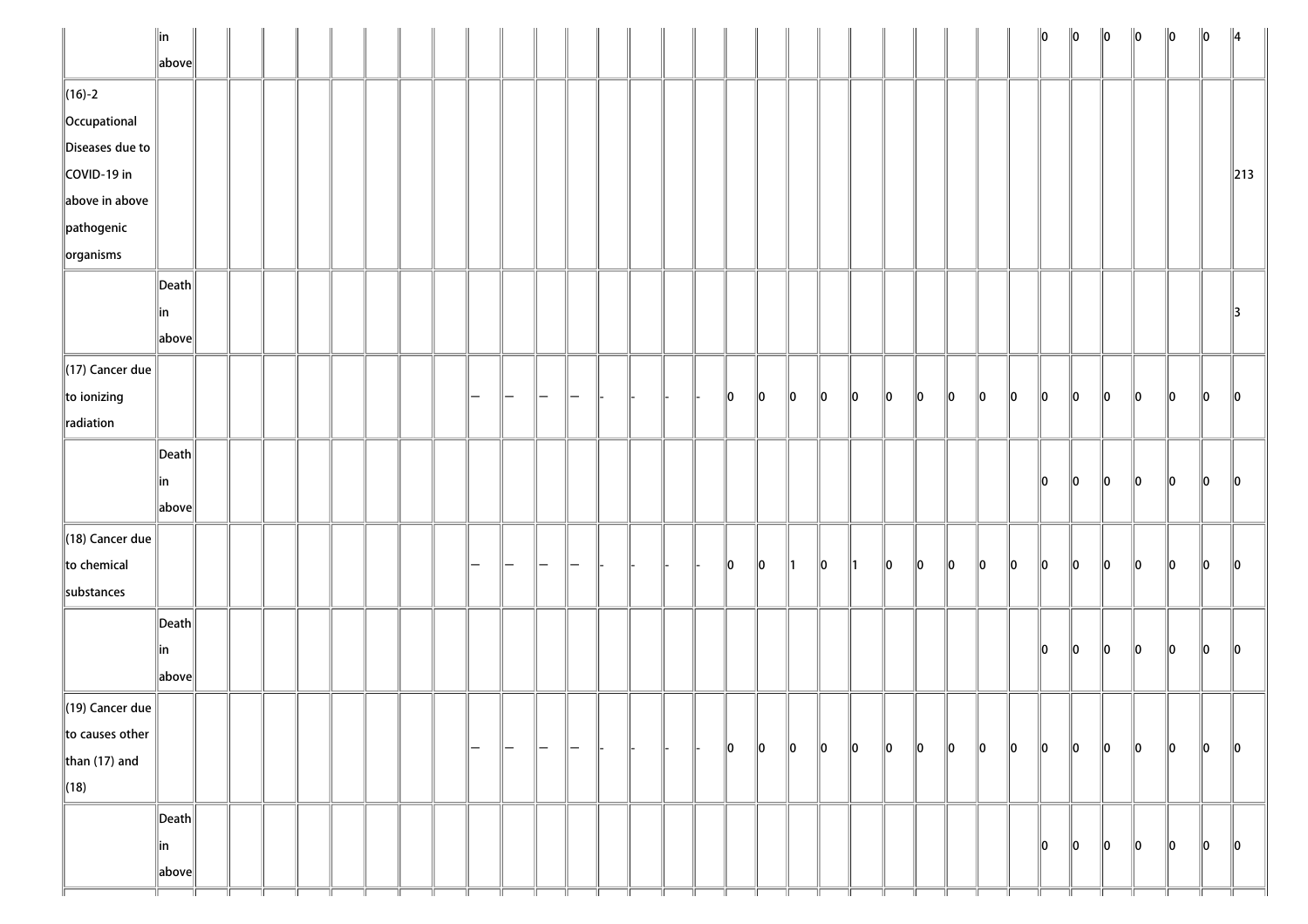| $\Vert$ (20)                  |                       |    |    |  |  |                                                                                                                                                                                                                                     |                |          |    |    |               |            |                |   |               |    |          |         |          |        |          |                |         |        |                |                |                |                |                |                |                                                                                                                             |
|-------------------------------|-----------------------|----|----|--|--|-------------------------------------------------------------------------------------------------------------------------------------------------------------------------------------------------------------------------------------|----------------|----------|----|----|---------------|------------|----------------|---|---------------|----|----------|---------|----------|--------|----------|----------------|---------|--------|----------------|----------------|----------------|----------------|----------------|----------------|-----------------------------------------------------------------------------------------------------------------------------|
| Cerebrovascular               |                       |    |    |  |  |                                                                                                                                                                                                                                     |                |          |    |    |               |            |                |   |               |    |          |         |          |        |          |                |         |        |                |                |                |                |                |                |                                                                                                                             |
| disease, heart                |                       |    |    |  |  |                                                                                                                                                                                                                                     |                |          |    |    |               |            |                |   |               |    |          |         |          |        |          |                |         |        | 19             | $\parallel$ 22 | $\parallel$ 31 | $\parallel$ 29 | $\parallel$ 29 | $\ 23\ $       | $\parallel$ 12                                                                                                              |
| disease, etc.                 |                       |    |    |  |  |                                                                                                                                                                                                                                     |                |          |    |    |               |            |                |   |               |    |          |         |          |        |          |                |         |        |                |                |                |                |                |                |                                                                                                                             |
| due to                        |                       |    |    |  |  |                                                                                                                                                                                                                                     |                |          |    |    |               |            |                |   |               |    |          |         |          |        |          |                |         |        |                |                |                |                |                |                |                                                                                                                             |
| overwork                      |                       |    |    |  |  |                                                                                                                                                                                                                                     |                |          |    |    |               |            |                |   |               |    |          |         |          |        |          |                |         |        |                |                |                |                |                |                |                                                                                                                             |
|                               | Death                 |    |    |  |  |                                                                                                                                                                                                                                     |                |          |    |    |               |            |                |   |               |    |          |         |          |        |          |                |         |        |                |                |                |                |                |                |                                                                                                                             |
|                               | in                    |    |    |  |  |                                                                                                                                                                                                                                     |                |          |    |    |               |            |                |   |               |    |          |         |          |        |          |                |         |        | 12             | $\parallel$ 12 | $\parallel$ 13 | $\parallel$ 18 | $\parallel$ 11 | $\parallel$ 11 | $\parallel$ 4                                                                                                               |
|                               | above                 |    |    |  |  |                                                                                                                                                                                                                                     |                |          |    |    |               |            |                |   |               |    |          |         |          |        |          |                |         |        |                |                |                |                |                |                |                                                                                                                             |
| $(21)$ Mental                 |                       |    |    |  |  |                                                                                                                                                                                                                                     |                |          |    |    |               |            |                |   |               |    |          |         |          |        |          |                |         |        |                |                |                |                |                |                |                                                                                                                             |
| disorder due to               |                       |    |    |  |  |                                                                                                                                                                                                                                     |                |          |    |    |               |            |                |   |               |    |          |         |          |        |          |                |         |        |                |                |                |                |                |                |                                                                                                                             |
| serious                       |                       |    |    |  |  |                                                                                                                                                                                                                                     |                |          |    |    |               |            |                |   |               |    |          |         |          |        |          |                |         |        | 13             | $\vert$ 6      |                | $\parallel$ 7  | $\parallel$ 7  |                |                                                                                                                             |
| occupational                  |                       |    |    |  |  |                                                                                                                                                                                                                                     |                |          |    |    |               |            |                |   |               |    |          |         |          |        |          |                |         |        |                |                | $\parallel 4$  |                |                | $\parallel$ 5  | $\parallel$ 4                                                                                                               |
| psychological                 |                       |    |    |  |  |                                                                                                                                                                                                                                     |                |          |    |    |               |            |                |   |               |    |          |         |          |        |          |                |         |        |                |                |                |                |                |                |                                                                                                                             |
| burden                        |                       |    |    |  |  |                                                                                                                                                                                                                                     |                |          |    |    |               |            |                |   |               |    |          |         |          |        |          |                |         |        |                |                |                |                |                |                |                                                                                                                             |
|                               | Death                 |    |    |  |  |                                                                                                                                                                                                                                     |                |          |    |    |               |            |                |   |               |    |          |         |          |        |          |                |         |        |                |                |                |                |                |                |                                                                                                                             |
|                               | in                    |    |    |  |  |                                                                                                                                                                                                                                     |                |          |    |    |               |            |                |   |               |    |          |         |          |        |          |                |         |        |                | 10             | II 1           |                | 10             | ∥1             | $\parallel$ 0                                                                                                               |
|                               | $\ $ above $\ $       |    |    |  |  |                                                                                                                                                                                                                                     |                |          |    |    |               |            |                |   |               |    |          |         |          |        |          |                |         |        |                |                |                |                |                |                |                                                                                                                             |
| $(22)$ Other                  |                       |    |    |  |  |                                                                                                                                                                                                                                     |                |          |    |    |               |            |                |   |               |    |          |         |          |        |          |                |         |        |                |                |                |                |                |                |                                                                                                                             |
| diseases                      |                       |    |    |  |  |                                                                                                                                                                                                                                     |                |          |    |    |               |            |                |   |               |    |          |         |          |        |          |                |         |        |                |                |                |                |                |                |                                                                                                                             |
| $\left\Vert$ evidently due to |                       | 14 | ∥1 |  |  | 2                                                                                                                                                                                                                                   | $\overline{ }$ | $\vdash$ | ∥1 | 11 | $\parallel$ 4 | $\vert$ 12 | $\parallel$ 14 | 8 | $\parallel$ 7 | 29 | $\ 21\ $ | $\ $ 26 | $\ 29\ $ | $\ 28$ | $\ 21\ $ | $\parallel$ 37 | $\ $ 26 | $\ 27$ | $\vert$ 9      | $\parallel$ 16 | 8              | $\ 9\ $        | 13             | 16             | $\parallel$ 6                                                                                                               |
| occupational                  |                       |    |    |  |  |                                                                                                                                                                                                                                     |                |          |    |    |               |            |                |   |               |    |          |         |          |        |          |                |         |        |                |                |                |                |                |                |                                                                                                                             |
| causes                        |                       |    |    |  |  |                                                                                                                                                                                                                                     |                |          |    |    |               |            |                |   |               |    |          |         |          |        |          |                |         |        |                |                |                |                |                |                |                                                                                                                             |
|                               | $ $ Death $ $         |    |    |  |  |                                                                                                                                                                                                                                     |                |          |    |    |               |            |                |   |               |    |          |         |          |        |          |                |         |        |                |                |                |                |                |                |                                                                                                                             |
|                               | in                    |    |    |  |  |                                                                                                                                                                                                                                     |                |          |    |    |               |            |                |   |               |    |          |         |          |        |          |                |         |        | 10             | Ш              | 10             | 10             | $\parallel$ 2  | $\mathbb{I}2$  |                                                                                                                             |
|                               | $\ $ above $\ $       |    |    |  |  |                                                                                                                                                                                                                                     |                |          |    |    |               |            |                |   |               |    |          |         |          |        |          |                |         |        |                |                |                |                |                |                |                                                                                                                             |
| Total                         |                       |    |    |  |  | $\parallel$ 2,073 $\parallel$ 1,998 $\parallel$ 1,708 $\parallel$ 1,523 $\parallel$ 1,533 $\parallel$ 1,400 $\parallel$ 1,329 $\parallel$ 1,157 $\parallel$ 1,187 $\parallel$ 1,143 $\parallel$ 963 $\parallel$ 963 $\parallel$ 971 |                |          |    |    |               |            |                |   |               |    |          |         |          |        |          |                |         |        |                |                |                |                |                |                | 1,062  998   969   915   991   917   995   1,097  927   956   922   912   887   860   901   935   1,023  1,178  994   1,251 |
|                               | $\vert$ Death $\vert$ |    |    |  |  |                                                                                                                                                                                                                                     |                |          |    |    |               |            |                |   |               |    |          |         |          |        |          |                |         |        |                |                |                |                |                |                |                                                                                                                             |
|                               | in                    |    |    |  |  |                                                                                                                                                                                                                                     |                |          |    |    |               |            |                |   |               |    |          |         |          |        |          |                |         |        | $\parallel$ 13 | $\parallel$ 16 | $\parallel$ 15 | $\parallel$ 19 | $\parallel$ 17 | $\parallel$ 16 | $\parallel$ 12 $\parallel$                                                                                                  |
|                               | above                 |    |    |  |  |                                                                                                                                                                                                                                     |                |          |    |    |               |            |                |   |               |    |          |         |          |        |          |                |         |        |                |                |                |                |                |                |                                                                                                                             |